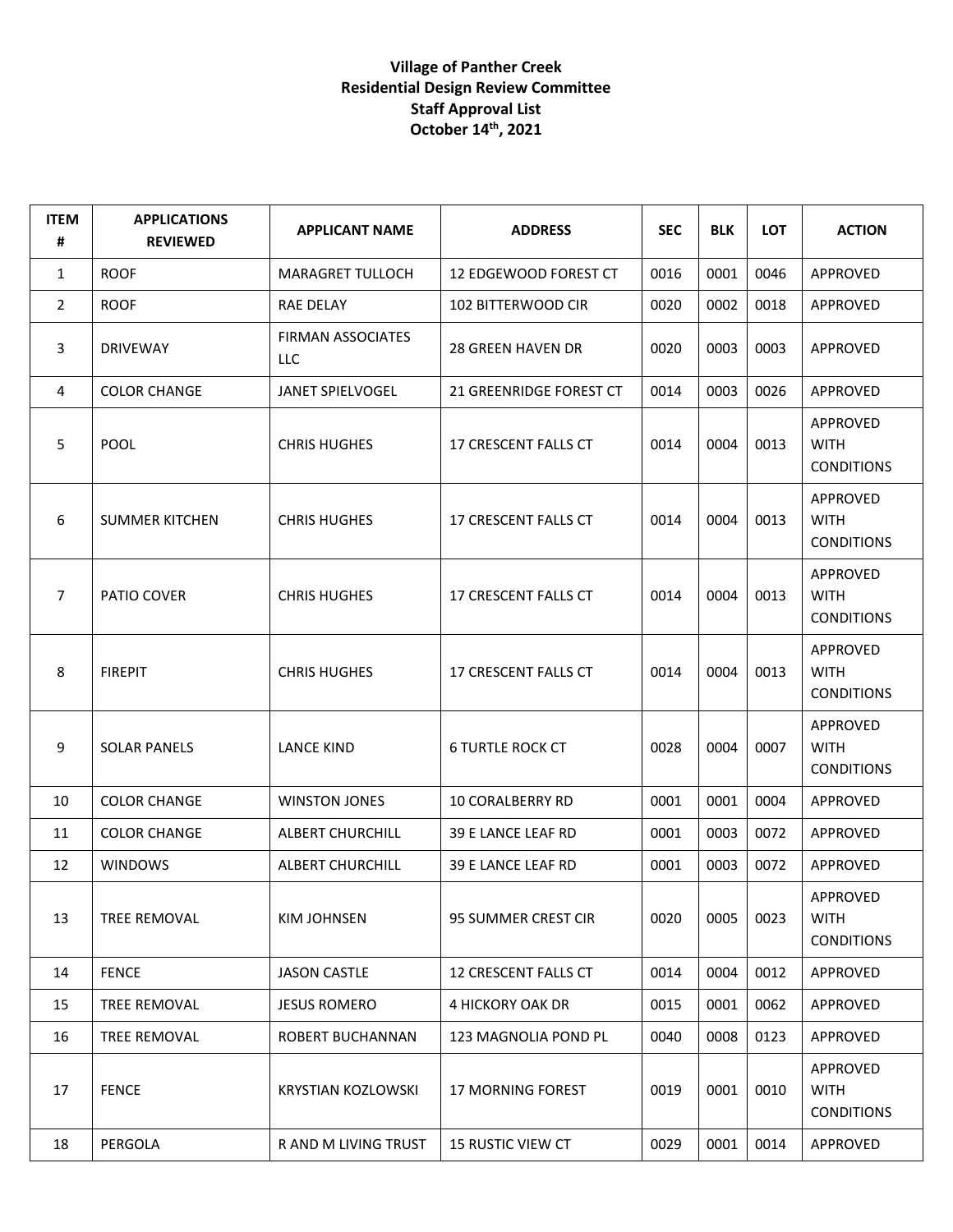## **Village of Panther Creek Residential Design Review Committee Staff Approval List October 14th, 2021**

| 19 | TREE REMOVAL        | <b>JAMES BAINE</b>     | <b>15 REGENT SQUARE</b>      | 0045 | 0001 | 0004 | APPROVED<br><b>WITH</b><br><b>CONDTIONS</b>  |
|----|---------------------|------------------------|------------------------------|------|------|------|----------------------------------------------|
| 20 | <b>GENERATOR</b>    | DEBORAH CRAWFORD       | 55 LAKEMIST HARBOUR PL       | 0038 | 0001 | 0007 | APPROVED<br><b>WITH</b><br><b>CONDITIONS</b> |
| 21 | <b>WINDOWS</b>      | TOM HELLBERG           | <b>12 CAPE CHESTNUT DR</b>   | 0006 | 0001 | 0006 | APPROVED                                     |
| 22 | <b>DOOR</b>         | <b>MATTHEW BINFORD</b> | <b>150 SPLIT ROCK CV</b>     | 0028 | 0006 | 0001 | APPROVED                                     |
| 23 | <b>GENERATOR</b>    | <b>JERRY WILSON</b>    | <b>19 FAIRTIDE CT</b>        | 0034 | 0001 | 0007 | APPROVED<br><b>WITH</b><br><b>CONDITIONS</b> |
| 24 | <b>FENCE</b>        | <b>BILL LAYTON</b>     | <b>22 CARRIAGE PINES CT</b>  | 0035 | 0001 | 0034 | APPROVED                                     |
| 25 | <b>COLOR CHANGE</b> | <b>DAVID FERNHOLZ</b>  | <b>1 DESTINY COVE</b>        | 0043 | 0001 | 0014 | APPROVED                                     |
| 26 | <b>PAVING</b>       | <b>TOM MAYER</b>       | 41 WEDGEWOOD FOREST<br>DR    | 0011 | 0004 | 0004 | APPROVED                                     |
| 27 | <b>COLOR CHANGE</b> | <b>TRAVIS WALDEN</b>   | 13 LEVERWOOD CT              | 0002 | 0003 | 0055 | APPROVED                                     |
| 28 | PATIO COVER         | <b>MARY FUNDERBURG</b> | <b>19 RUSTIC VIEW CT</b>     | 0029 | 0001 | 0015 | APPROVED<br><b>WITH</b><br><b>CONDITIONS</b> |
| 29 | <b>ROOF</b>         | <b>LING DEKAY</b>      | 3 ACORN CLUSTER CT           | 0035 | 0001 | 0011 | APPROVED                                     |
| 30 | <b>ROOF</b>         | <b>MARGARIDA BREI</b>  | <b>23 SOUTHFORK PINES CT</b> | 0017 | 0003 | 0020 | APPROVED                                     |
| 31 | WALKWAY             | <b>JAMES BAINE</b>     | <b>15 REGENT SQUARE</b>      | 0045 | 0001 | 0004 | APPROVED                                     |
| 32 | <b>FENCE</b>        | <b>JESSICA LONTERO</b> | 7 S TALLOWBERRY DR           | 0007 | 0002 | 0043 | APPROVED                                     |
| 33 | <b>SOLAR PANELS</b> | <b>WESLEY CALDWELL</b> | <b>46 S BERRYLINE CIR</b>    | 0035 | 0002 | 0048 | APPROVED<br><b>WITH</b><br><b>CONDITIONS</b> |
| 34 | <b>PATIO</b>        | <b>RUTH VERNIER</b>    | 107 W RACING CLOUD CT        | 0046 | 0001 | 0031 | APPROVED                                     |
| 35 | <b>GENERATOR</b>    | <b>JEAN DRUMMOND</b>   | 3 E WANDERING OAK DR         | 0005 | 0007 | 0030 | APPROVED<br><b>WITH</b><br><b>CONDITIONS</b> |
| 36 | <b>FENCE</b>        | THOMAS FUSSELL JR      | 78 S MILL TRACE DR           | 0031 | 0003 | 0016 | APPROVED<br><b>WITH</b><br><b>CONDITIONS</b> |